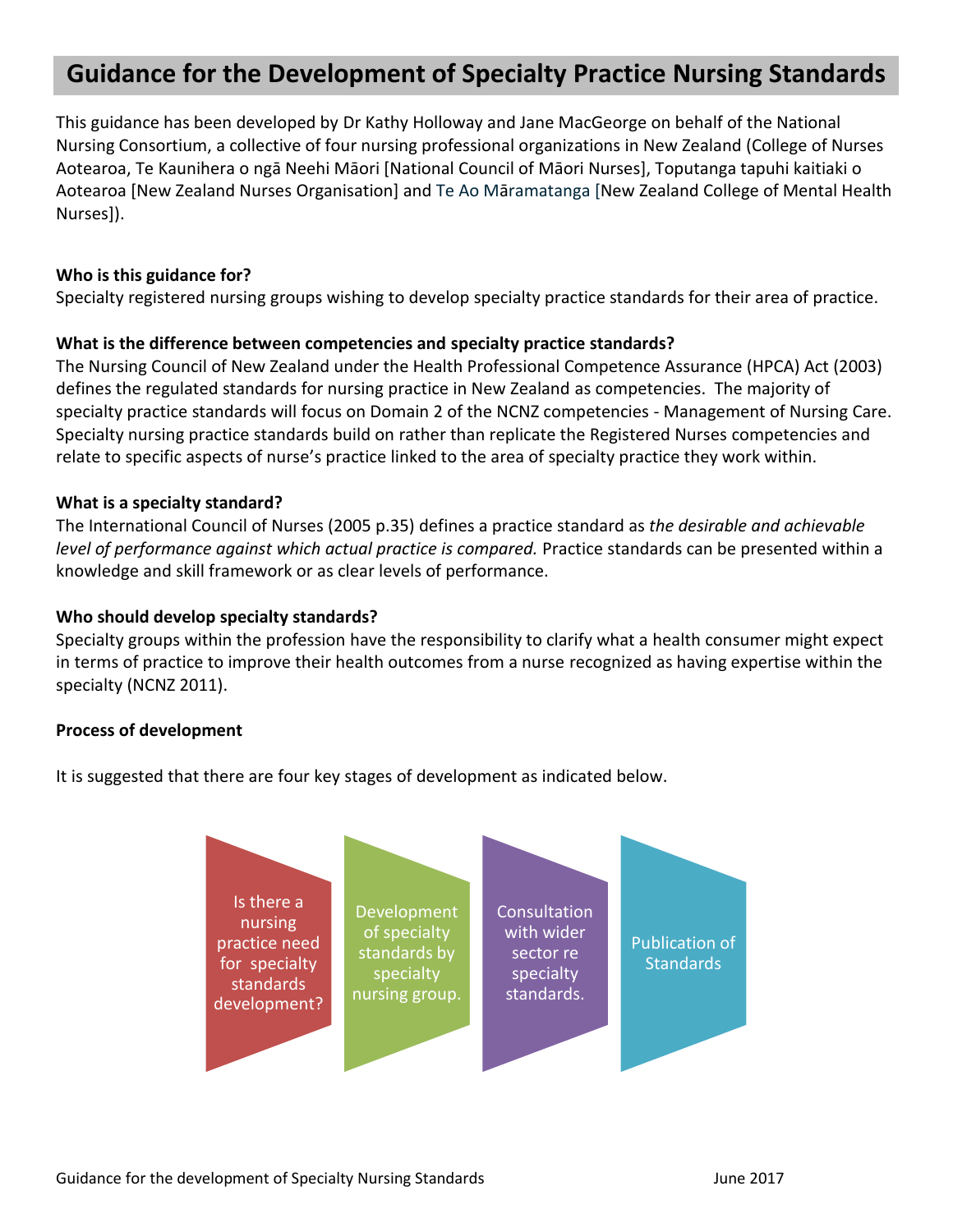# **Is there a nursing practice need for specialty standards to be developed?**

*External peer review is a very useful process for specialty groups to consider during this step of establishing legitimacy for standards development.* 

# **Consideration of evidence against five legitimacy criteria\***

| <b>Criteria</b>                                                                                                                                       | <b>Evidence that may be provided</b>                                                                                                                                                                                                                                                                                                                                                                                                                                                                                             |  |
|-------------------------------------------------------------------------------------------------------------------------------------------------------|----------------------------------------------------------------------------------------------------------------------------------------------------------------------------------------------------------------------------------------------------------------------------------------------------------------------------------------------------------------------------------------------------------------------------------------------------------------------------------------------------------------------------------|--|
| The specialty is a distinct and defined<br>area of nursing practice which<br>requires an application of specialty<br>focused knowledge and skill sets | Advanced skills and knowledge specific to the specialty are documented and<br>available to the public<br>Evidence of governance for their development and maintenance<br>Evidence demonstrates cohesive developmental levels of practice rather than<br>discrete procedures or skills                                                                                                                                                                                                                                            |  |
| The specialty defines itself and<br>subscribes to the overall purpose,<br>functions and ethical standards of<br>nursing                               | Evidence that the specialty area is not largely part of the jurisdiction of<br>another specialty (although there may be some blurring) i.e. identification of<br>unique nursing care needs of patients beyond that of core registered nursing<br>practice (from specialty associations/literature)                                                                                                                                                                                                                               |  |
| There is both a national demand and<br>need for the specialty service from<br>the community                                                           | Evidence that there is a pool of nurses who practice in the specialty for at<br>least 50% of the time<br>Statement of distribution and estimate of numbers in the specialty in<br>New Zealand Membership numbers of specialty association<br>There is an employment and strategic demand<br>review of job adverts<br>$\bullet$<br>national workforce predictions identify the specialty<br>$\bullet$                                                                                                                             |  |
| The specialty nursing practice is<br>based on a core body of nursing<br>knowledge which is being continually<br>expanded and refined                  | Body of knowledge exists about the specialty<br>A search of the literature will show over 100 research based articles<br>relating to the nursing specialty<br>Textbooks are available about the specialty<br>$\bullet$<br>Specialty nursing journals exist (national or international)<br>Research is undertaken in the specialty<br>Mechanisms exist for supporting, reviewing and dissemination of<br>$\bullet$<br>research<br>Research grants are available<br>Conferences are held (national/international) in the specialty |  |
| Specialty expertise is gained through<br>various combinations of experience,<br>formal and informal education                                         | Postgraduate specialty education exists nationally or internationally<br>Specific professional development courses exist nationally<br>Employment positions and mentoring support are available                                                                                                                                                                                                                                                                                                                                  |  |

\*Adapted from Holloway (2011)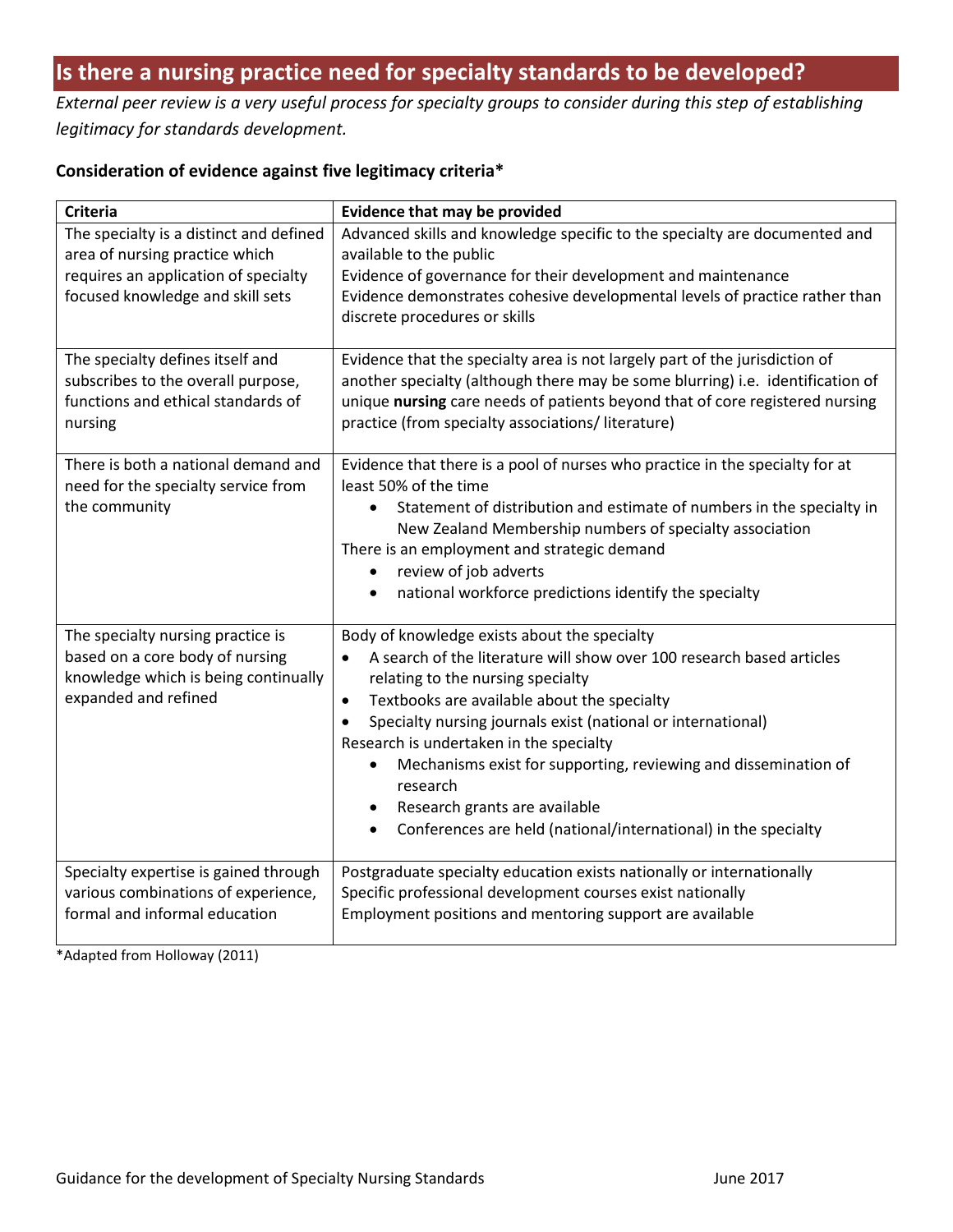### *Identification of the aspects of care*

Having established legitimacy nurses must now identify what are the **specific** differences in your specialty practice. This is often a challenging process and asks you to consider that which is special and distinct about the specialty population and their health care needs. This is an iterative process of refinement and discussion and draws on the expertise and consultation of specialty and specialist nurses, Māori and health consumers.

A key recommendation is that you engage with someone outside of the specialty area to provide reflective challenge to facilitate distillation of the key aspects of care and consider linking them to specific patient outcomes.

#### *Developing specialty standards for practice*

The specialty standards should address what nurses providing care within this specialty area must know and be able to do in relation to the identified aspects of care **beyond** that expected of every competent registered nurse.

The overarching intent of this process is to clearly articulate a level of service delivery that can be expected by health consumers, colleagues and employers and the development pathways to achieve this. The standards can then be used as part of PDRP processes to articulate the level of practice within the specialty area. Managers can use the framework as part of professional development plans to negotiate practice development pathways with their staff within service areas. Education frameworks can link to this as well and provide guidance for providers seeking to design curriculum to scaffold practice development and clinical scholarship.

# *Linkage to the all, many and some framework* (Holloway, 2011)

**ALL** NURSES - All Registered Nurses may care for patients with specialty care needs at some point This category requires more a general expression of particular knowledge and skills that would need to be reviewed by any registered nurse in order to provide safe quality care. The intent with this level is to provide guidance for orientation for nurses new to areas of specialty practice rather than extensive checklists.

**MANY** NURSES will provide routine, non-complex care for patients with specialized care needs and **SOME** NURSES will provide specialist practice through advanced specialty care for patients with increasingly complex, unpredictable specialised care needs; provide expert support to other members of the healthcare team in managing specialty patients; lead specialty nursing practice and service development.

#### A suggested template for this approach is:

| <b>Aspect of Care</b> | <b>Patient Outcome</b> | <b>Standards for nurse providing routine</b><br>specialty care<br><b>Expectations of specific knowledge and</b><br>skills beyond the Registered Nurses | Standards for nurse providing advanced specialty<br>care<br><b>Expectations of specific knowledge and skills</b><br>beyond the nurse providing routine specialty care<br>(NB inclusive of the previous nurse standards) |
|-----------------------|------------------------|--------------------------------------------------------------------------------------------------------------------------------------------------------|-------------------------------------------------------------------------------------------------------------------------------------------------------------------------------------------------------------------------|
|                       |                        |                                                                                                                                                        |                                                                                                                                                                                                                         |